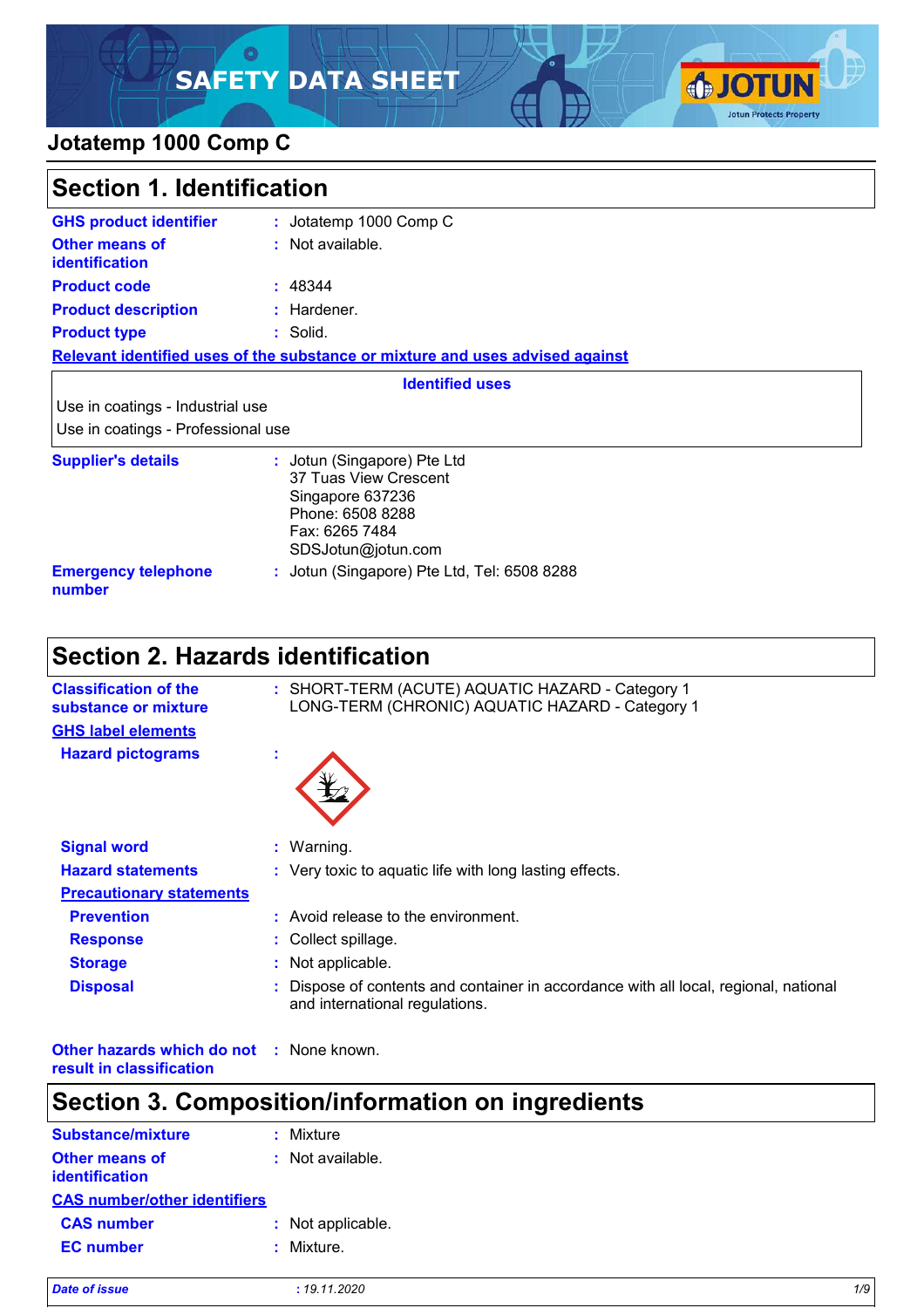# **Section 3. Composition/information on ingredients**

**Product code :** 48344

| <b>Ingredient name</b> | $\frac{9}{6}$ | <b>CAS number</b> |
|------------------------|---------------|-------------------|
| zinc                   | ≥90           | 7440-66-6         |
| zinc oxide             | ≤5            | 1314-13-2         |

**There are no additional ingredients present which, within the current knowledge of the supplier and in the concentrations applicable, are classified as hazardous to health or the environment and hence require reporting in this section.**

**Occupational exposure limits, if available, are listed in Section 8.**

| <b>Chemical formula</b> | : Not applicable. |
|-------------------------|-------------------|
|                         |                   |

### **Section 4. First aid measures**

| <b>Description of necessary first aid measures</b> |                                                                                                                                                                                                                                                                                                                                                                                                                                                                                                                                                                                                                                                                                                                                                                                                                              |
|----------------------------------------------------|------------------------------------------------------------------------------------------------------------------------------------------------------------------------------------------------------------------------------------------------------------------------------------------------------------------------------------------------------------------------------------------------------------------------------------------------------------------------------------------------------------------------------------------------------------------------------------------------------------------------------------------------------------------------------------------------------------------------------------------------------------------------------------------------------------------------------|
| <b>Eye contact</b>                                 | : Immediately flush eyes with plenty of water, occasionally lifting the upper and lower<br>eyelids. Check for and remove any contact lenses. Continue to rinse for at least 10<br>minutes. Get medical attention if irritation occurs.                                                                                                                                                                                                                                                                                                                                                                                                                                                                                                                                                                                       |
| <b>Inhalation</b>                                  | : Remove victim to fresh air and keep at rest in a position comfortable for breathing.<br>If not breathing, if breathing is irregular or if respiratory arrest occurs, provide<br>artificial respiration or oxygen by trained personnel. It may be dangerous to the<br>person providing aid to give mouth-to-mouth resuscitation. Get medical attention if<br>adverse health effects persist or are severe. If unconscious, place in recovery<br>position and get medical attention immediately. Maintain an open airway. Loosen<br>tight clothing such as a collar, tie, belt or waistband.                                                                                                                                                                                                                                 |
| <b>Skin contact</b>                                | : Flush contaminated skin with plenty of water. Remove contaminated clothing and<br>shoes. Get medical attention if symptoms occur. Wash clothing before reuse.<br>Clean shoes thoroughly before reuse.                                                                                                                                                                                                                                                                                                                                                                                                                                                                                                                                                                                                                      |
| <b>Ingestion</b>                                   | : Wash out mouth with water. Remove dentures if any. Remove victim to fresh air<br>and keep at rest in a position comfortable for breathing. If material has been<br>swallowed and the exposed person is conscious, give small quantities of water to<br>drink. Stop if the exposed person feels sick as vomiting may be dangerous. Do not<br>induce vomiting unless directed to do so by medical personnel. If vomiting occurs,<br>the head should be kept low so that vomit does not enter the lungs. Get medical<br>attention if adverse health effects persist or are severe. Never give anything by<br>mouth to an unconscious person. If unconscious, place in recovery position and get<br>medical attention immediately. Maintain an open airway. Loosen tight clothing such<br>as a collar, tie, belt or waistband. |
|                                                    | Most important symptoms/effects, acute and delayed                                                                                                                                                                                                                                                                                                                                                                                                                                                                                                                                                                                                                                                                                                                                                                           |

| <b>Potential acute health effects</b>                                                |                                                                                                                                                                               |  |
|--------------------------------------------------------------------------------------|-------------------------------------------------------------------------------------------------------------------------------------------------------------------------------|--|
| Eye contact                                                                          | : No known significant effects or critical hazards.                                                                                                                           |  |
| <b>Inhalation</b>                                                                    | : No known significant effects or critical hazards.                                                                                                                           |  |
| <b>Skin contact</b>                                                                  | : No known significant effects or critical hazards.                                                                                                                           |  |
| <b>Ingestion</b>                                                                     | : No known significant effects or critical hazards.                                                                                                                           |  |
| <b>Over-exposure signs/symptoms</b>                                                  |                                                                                                                                                                               |  |
| <b>Eye contact</b>                                                                   | : No specific data.                                                                                                                                                           |  |
| <b>Inhalation</b>                                                                    | : No specific data.                                                                                                                                                           |  |
| <b>Skin contact</b>                                                                  | : No specific data.                                                                                                                                                           |  |
| <b>Ingestion</b>                                                                     | : No specific data.                                                                                                                                                           |  |
| Indication of immediate medical attention and special treatment needed, if necessary |                                                                                                                                                                               |  |
| Notes to physician                                                                   | : Treat symptomatically. Contact poison treatment specialist immediately if large<br>quantities have been ingested or inhaled.                                                |  |
| <b>Specific treatments</b>                                                           | : No specific treatment.                                                                                                                                                      |  |
| <b>Protection of first-aiders</b>                                                    | : No action shall be taken involving any personal risk or without suitable training. It<br>may be dangerous to the person providing aid to give mouth-to-mouth resuscitation. |  |

**See toxicological information (Section 11)**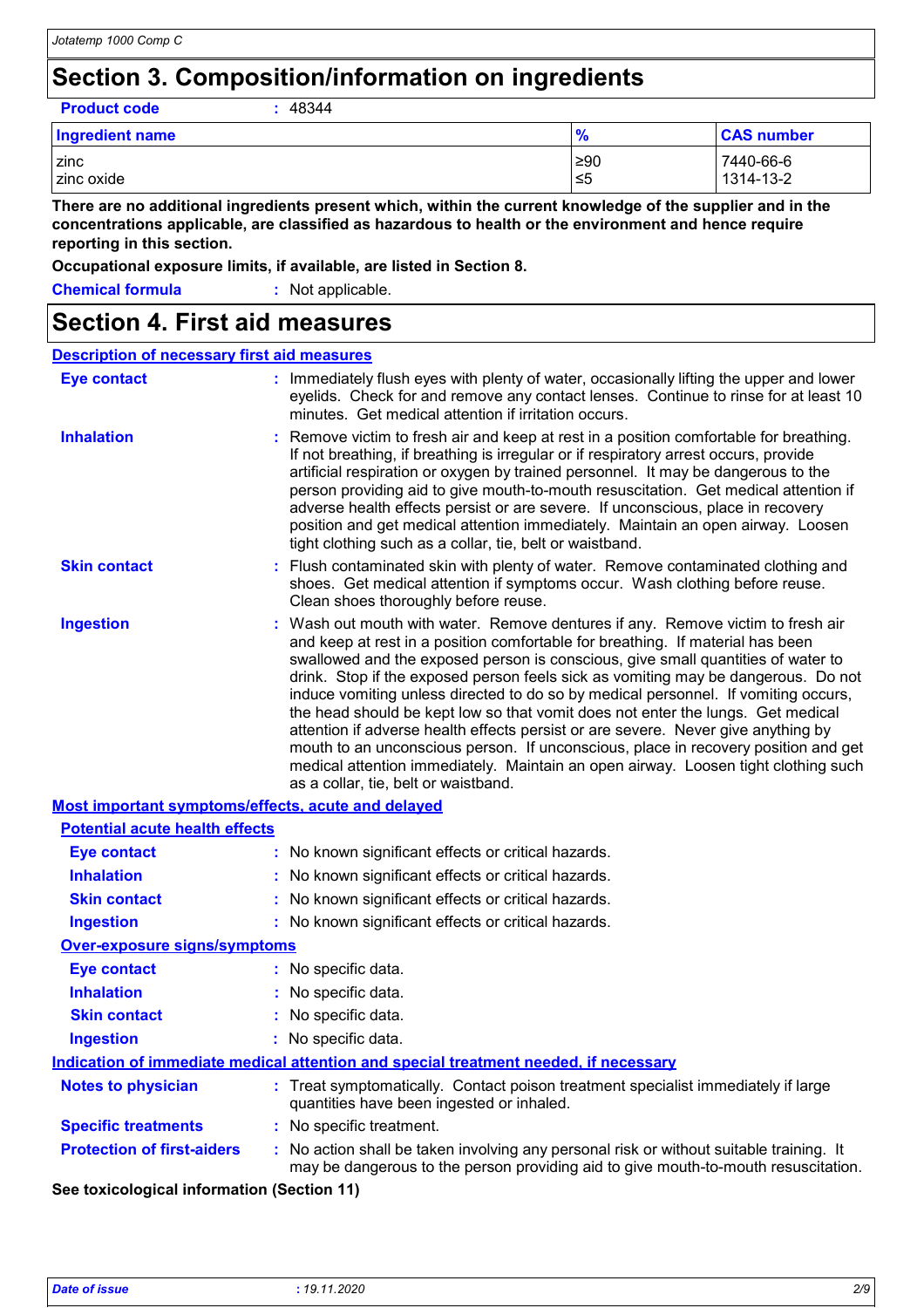# **Section 5. Firefighting measures**

| <b>Extinguishing media</b>                               |                                                                                                                                                                                                                  |
|----------------------------------------------------------|------------------------------------------------------------------------------------------------------------------------------------------------------------------------------------------------------------------|
| <b>Suitable extinguishing</b><br>media                   | : Use an extinguishing agent suitable for the surrounding fire.                                                                                                                                                  |
| <b>Unsuitable extinguishing</b><br>media                 | : None known.                                                                                                                                                                                                    |
| <b>Specific hazards arising</b><br>from the chemical     | : This material is very toxic to aquatic life with long lasting effects. Fire water<br>contaminated with this material must be contained and prevented from being<br>discharged to any waterway, sewer or drain. |
| <b>Hazardous thermal</b><br>decomposition products       | : Decomposition products may include the following materials:<br>metal oxide/oxides                                                                                                                              |
| <b>Special protective actions</b><br>for fire-fighters   | : Promptly isolate the scene by removing all persons from the vicinity of the incident if<br>there is a fire. No action shall be taken involving any personal risk or without<br>suitable training.              |
| <b>Special protective</b><br>equipment for fire-fighters | : Fire-fighters should wear appropriate protective equipment and self-contained<br>breathing apparatus (SCBA) with a full face-piece operated in positive pressure<br>mode.                                      |

# **Section 6. Accidental release measures**

|                                                             | <b>Personal precautions, protective equipment and emergency procedures</b>                                                                                                                                                                                                                                                                                                             |
|-------------------------------------------------------------|----------------------------------------------------------------------------------------------------------------------------------------------------------------------------------------------------------------------------------------------------------------------------------------------------------------------------------------------------------------------------------------|
| For non-emergency<br>personnel                              | : No action shall be taken involving any personal risk or without suitable training.<br>Evacuate surrounding areas. Keep unnecessary and unprotected personnel from<br>entering. Do not touch or walk through spilt material. Provide adequate ventilation.<br>Wear appropriate respirator when ventilation is inadequate. Put on appropriate<br>personal protective equipment.        |
|                                                             | For emergency responders : If specialised clothing is required to deal with the spillage, take note of any<br>information in Section 8 on suitable and unsuitable materials. See also the<br>information in "For non-emergency personnel".                                                                                                                                             |
| <b>Environmental precautions</b>                            | : Avoid dispersal of spilt material and runoff and contact with soil, waterways, drains<br>and sewers. Inform the relevant authorities if the product has caused environmental<br>pollution (sewers, waterways, soil or air). Water polluting material. May be harmful<br>to the environment if released in large quantities. Collect spillage.                                        |
| <b>Methods and material for containment and cleaning up</b> |                                                                                                                                                                                                                                                                                                                                                                                        |
| <b>Small spill</b>                                          | : Move containers from spill area. Vacuum or sweep up material and place in a<br>designated, labelled waste container. Dispose of via a licensed waste disposal<br>contractor.                                                                                                                                                                                                         |
| <b>Large spill</b>                                          | : Move containers from spill area. Approach the release from upwind. Prevent entry<br>into sewers, water courses, basements or confined areas. Vacuum or sweep up<br>material and place in a designated, labelled waste container. Dispose of via a<br>licensed waste disposal contractor. Note: see Section 1 for emergency contact<br>information and Section 13 for waste disposal. |

# **Section 7. Handling and storage**

| <b>Precautions for safe handling</b>             |                                                                                                                                                                                                                                                                                                                                                                                                    |
|--------------------------------------------------|----------------------------------------------------------------------------------------------------------------------------------------------------------------------------------------------------------------------------------------------------------------------------------------------------------------------------------------------------------------------------------------------------|
| <b>Protective measures</b>                       | : Put on appropriate personal protective equipment (see Section 8). Do not ingest.<br>Avoid contact with eyes, skin and clothing. Avoid release to the environment. Keep<br>in the original container or an approved alternative made from a compatible material,<br>kept tightly closed when not in use. Empty containers retain product residue and<br>can be hazardous. Do not reuse container. |
| <b>Advice on general</b><br>occupational hygiene | : Eating, drinking and smoking should be prohibited in areas where this material is<br>handled, stored and processed. Workers should wash hands and face before<br>eating, drinking and smoking. Remove contaminated clothing and protective<br>equipment before entering eating areas. See also Section 8 for additional<br>information on hygiene measures.                                      |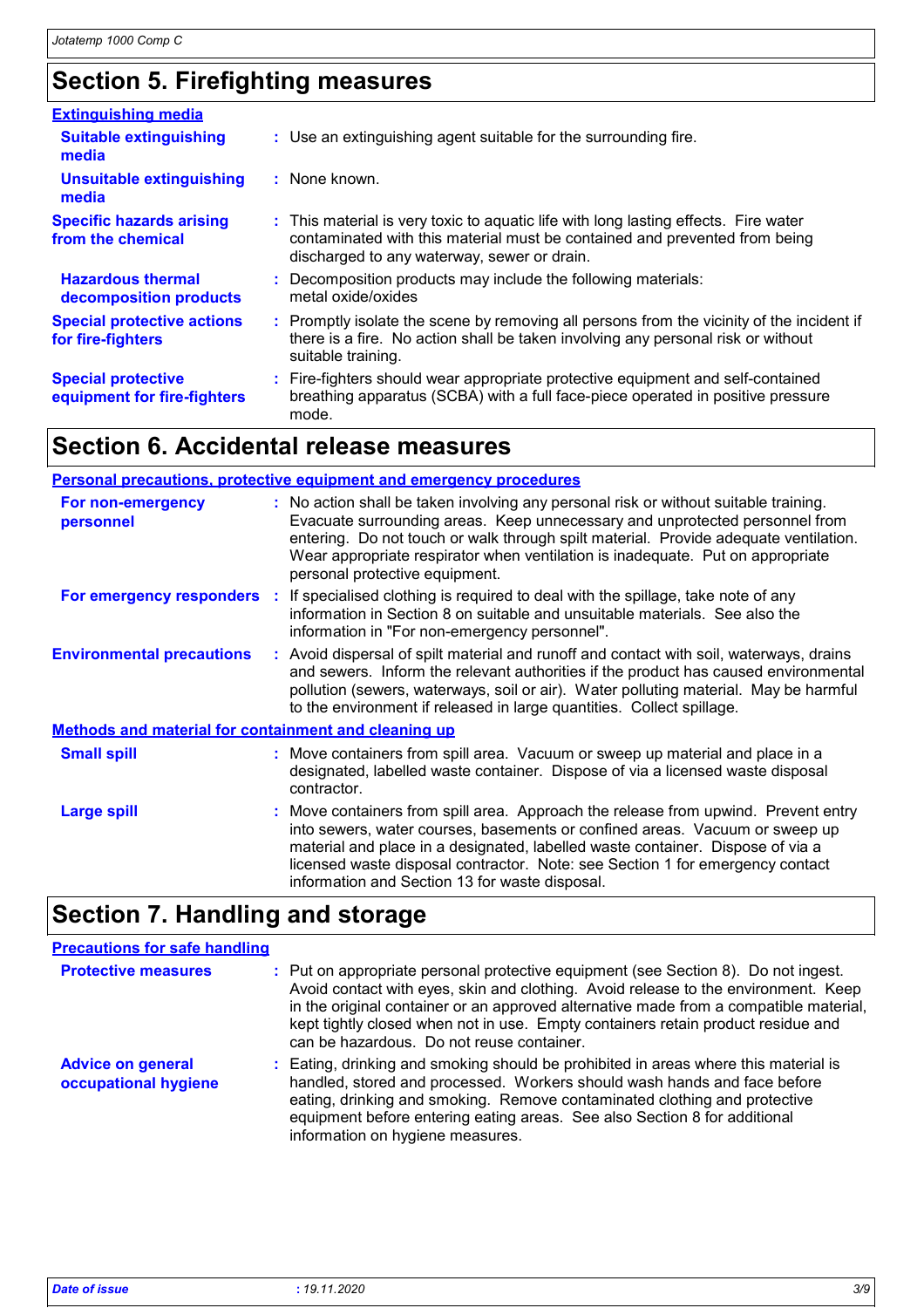# **Section 7. Handling and storage**

#### **Conditions for safe storage, including any incompatibilities**

Store in accordance with local regulations. Store in original container protected **:** from direct sunlight in a dry, cool and well-ventilated area, away from incompatible materials (see Section 10) and food and drink. Keep container tightly closed and sealed until ready for use. Containers that have been opened must be carefully resealed and kept upright to prevent leakage. Do not store in unlabelled containers. Use appropriate containment to avoid environmental contamination. See Section 10 for incompatible materials before handling or use.

# **Section 8. Exposure controls/personal protection**

#### **Control parameters**

| <b>Ingredient name</b>                     | <b>Exposure limits</b>                                                                                                                                                                                                                                                                                                                                                                                                                                                                                                                                                                                                                                                                                                                                                                                                               |  |
|--------------------------------------------|--------------------------------------------------------------------------------------------------------------------------------------------------------------------------------------------------------------------------------------------------------------------------------------------------------------------------------------------------------------------------------------------------------------------------------------------------------------------------------------------------------------------------------------------------------------------------------------------------------------------------------------------------------------------------------------------------------------------------------------------------------------------------------------------------------------------------------------|--|
| zinc oxide                                 | <b>Workplace Safety and Health Act</b><br>(Singapore, 2/2006).<br>PEL (long term): 10 mg/m <sup>3</sup> 8 hours. Form:<br>Dust<br>PEL (short term): 10 mg/m <sup>3</sup> 15 minutes.<br>Form: Fume<br>PEL (long term): 5 mg/m <sup>3</sup> 8 hours. Form:<br>Fume                                                                                                                                                                                                                                                                                                                                                                                                                                                                                                                                                                    |  |
| <b>Appropriate engineering</b><br>controls | : Good general ventilation should be sufficient to control worker exposure to airborne<br>contaminants.                                                                                                                                                                                                                                                                                                                                                                                                                                                                                                                                                                                                                                                                                                                              |  |
| <b>Environmental exposure</b><br>controls  | : Emissions from ventilation or work process equipment should be checked to ensure<br>they comply with the requirements of environmental protection legislation. In some<br>cases, fume scrubbers, filters or engineering modifications to the process<br>equipment will be necessary to reduce emissions to acceptable levels.                                                                                                                                                                                                                                                                                                                                                                                                                                                                                                      |  |
| <b>Individual protection measures</b>      |                                                                                                                                                                                                                                                                                                                                                                                                                                                                                                                                                                                                                                                                                                                                                                                                                                      |  |
| <b>Hygiene measures</b>                    | : Wash hands, forearms and face thoroughly after handling chemical products, before<br>eating, smoking and using the lavatory and at the end of the working period.<br>Appropriate techniques should be used to remove potentially contaminated clothing.<br>Wash contaminated clothing before reusing. Ensure that eyewash stations and<br>safety showers are close to the workstation location.                                                                                                                                                                                                                                                                                                                                                                                                                                    |  |
| <b>Eye/face protection</b>                 | Safety eyewear complying to EN 166 should be used when a risk assessment<br>indicates this is necessary to avoid exposure to liquid splashes, mists, gases or<br>dusts. If contact is possible, the following protection should be worn, unless the<br>assessment indicates a higher degree of protection: safety glasses with side-<br>shields.                                                                                                                                                                                                                                                                                                                                                                                                                                                                                     |  |
| <b>Skin protection</b>                     |                                                                                                                                                                                                                                                                                                                                                                                                                                                                                                                                                                                                                                                                                                                                                                                                                                      |  |
| <b>Hand protection</b>                     | : There is no one glove material or combination of materials that will give unlimited<br>resistance to any individual or combination of chemicals.<br>The breakthrough time must be greater than the end use time of the product.<br>The instructions and information provided by the glove manufacturer on use,<br>storage, maintenance and replacement must be followed.<br>Gloves should be replaced regularly and if there is any sign of damage to the glove<br>material.<br>Always ensure that gloves are free from defects and that they are stored and used<br>correctly.<br>The performance or effectiveness of the glove may be reduced by physical/<br>chemical damage and poor maintenance.<br>Barrier creams may help to protect the exposed areas of the skin but should not be<br>applied once exposure has occurred. |  |
|                                            | Wear suitable gloves tested to EN374.<br>Recommended, gloves(breakthrough time) > 8 hours: nitrile rubber                                                                                                                                                                                                                                                                                                                                                                                                                                                                                                                                                                                                                                                                                                                            |  |
|                                            | For right choice of glove materials, with focus on chemical resistance and time of<br>penetration, seek advice by the supplier of chemical resistant gloves.<br>The user must check that the final choice of type of glove selected for handling this<br>product is the most appropriate and takes into account the particular conditions of<br>use, as included in the user's risk assessment.                                                                                                                                                                                                                                                                                                                                                                                                                                      |  |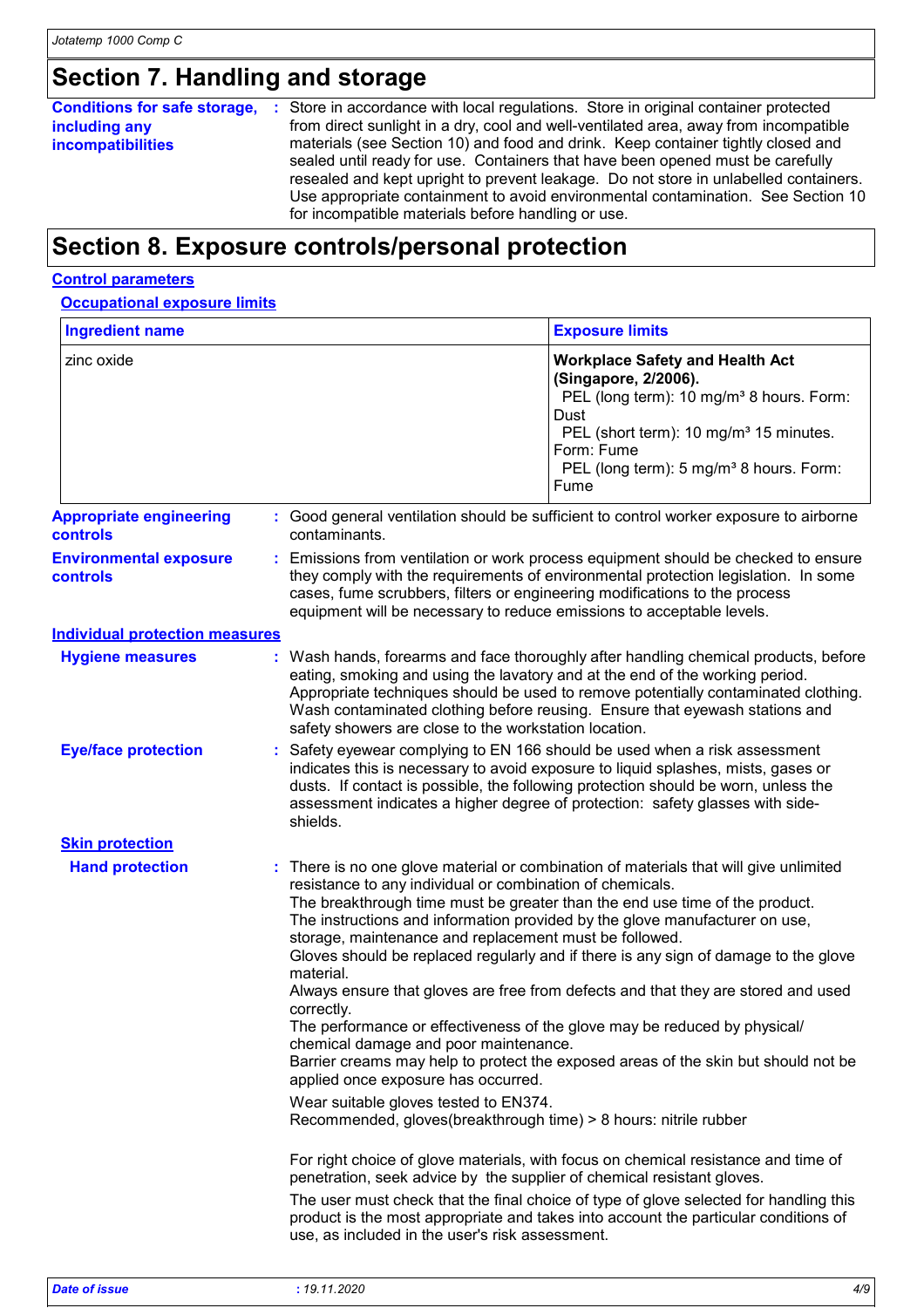### **Section 8. Exposure controls/personal protection**

| <b>Body protection</b>        | : Personal protective equipment for the body should be selected based on the task<br>being performed and the risks involved and should be approved by a specialist<br>before handling this product.                                                                                 |
|-------------------------------|-------------------------------------------------------------------------------------------------------------------------------------------------------------------------------------------------------------------------------------------------------------------------------------|
| <b>Other skin protection</b>  | : Appropriate footwear and any additional skin protection measures should be<br>selected based on the task being performed and the risks involved and should be<br>approved by a specialist before handling this product.                                                           |
| <b>Respiratory protection</b> | : Based on the hazard and potential for exposure, select a respirator that meets the<br>appropriate standard or certification. Respirators must be used according to a<br>respiratory protection program to ensure proper fitting, training, and other important<br>aspects of use. |

# **Section 9. Physical and chemical properties**

| <b>Appearance</b>                                 |                             |                                                     |
|---------------------------------------------------|-----------------------------|-----------------------------------------------------|
| <b>Physical state</b>                             | $\mathcal{L}^{\mathcal{A}}$ | Solid.                                              |
| <b>Colour</b>                                     |                             | Grey.                                               |
| <b>Odour</b>                                      |                             | Characteristic.                                     |
| <b>Odour threshold</b>                            |                             | Not available.                                      |
| рH                                                |                             | Not available.                                      |
| <b>Melting point</b>                              |                             | Not applicable.                                     |
| <b>Boiling point</b>                              |                             | Not available.                                      |
| <b>Flash point</b>                                |                             | Not applicable.                                     |
| <b>Burning time</b>                               |                             | Not available.                                      |
| <b>Burning rate</b>                               |                             | Not available.                                      |
| <b>Evaporation rate</b>                           |                             | Not available.                                      |
| <b>Flammability (solid, gas)</b>                  |                             | Not applicable.                                     |
| Lower and upper explosive<br>(flammable) limits   |                             | : Not applicable.                                   |
| <b>Vapour pressure</b>                            |                             | Not available.                                      |
| <b>Vapour density</b>                             |                             | Highest known value: $5.47$ (Air = 1) (zinc oxide). |
| <b>Relative density</b>                           |                             | 7.104 $g/cm^{3}$                                    |
| <b>Solubility</b>                                 |                             | Not available.                                      |
| <b>Solubility in water</b>                        |                             | Not available.                                      |
| <b>Partition coefficient: n-</b><br>octanol/water | ÷.                          | Not available.                                      |
| <b>Auto-ignition temperature</b>                  |                             | : Not applicable.                                   |
| <b>Decomposition temperature</b>                  |                             | Not available.                                      |
| <b>SADT</b>                                       |                             | Not available.                                      |
| <b>Viscosity</b>                                  |                             | Not available.                                      |

# **Section 10. Stability and reactivity**

| <b>Reactivity</b>                                   | : No specific test data related to reactivity available for this product or its ingredients.                                        |
|-----------------------------------------------------|-------------------------------------------------------------------------------------------------------------------------------------|
| <b>Chemical stability</b>                           | : The product is stable.                                                                                                            |
| <b>Possibility of hazardous</b><br><b>reactions</b> | : Under normal conditions of storage and use, hazardous reactions will not occur.                                                   |
| <b>Conditions to avoid</b>                          | : No specific data.                                                                                                                 |
| <b>Incompatible materials</b>                       | : Keep away from the following materials to prevent strong exothermic reactions:<br>oxidising agents, strong alkalis, strong acids. |
| <b>Hazardous decomposition</b><br>products          | : Under normal conditions of storage and use, hazardous decomposition products<br>should not be produced.                           |
| <b>SADT</b>                                         | : Not available.                                                                                                                    |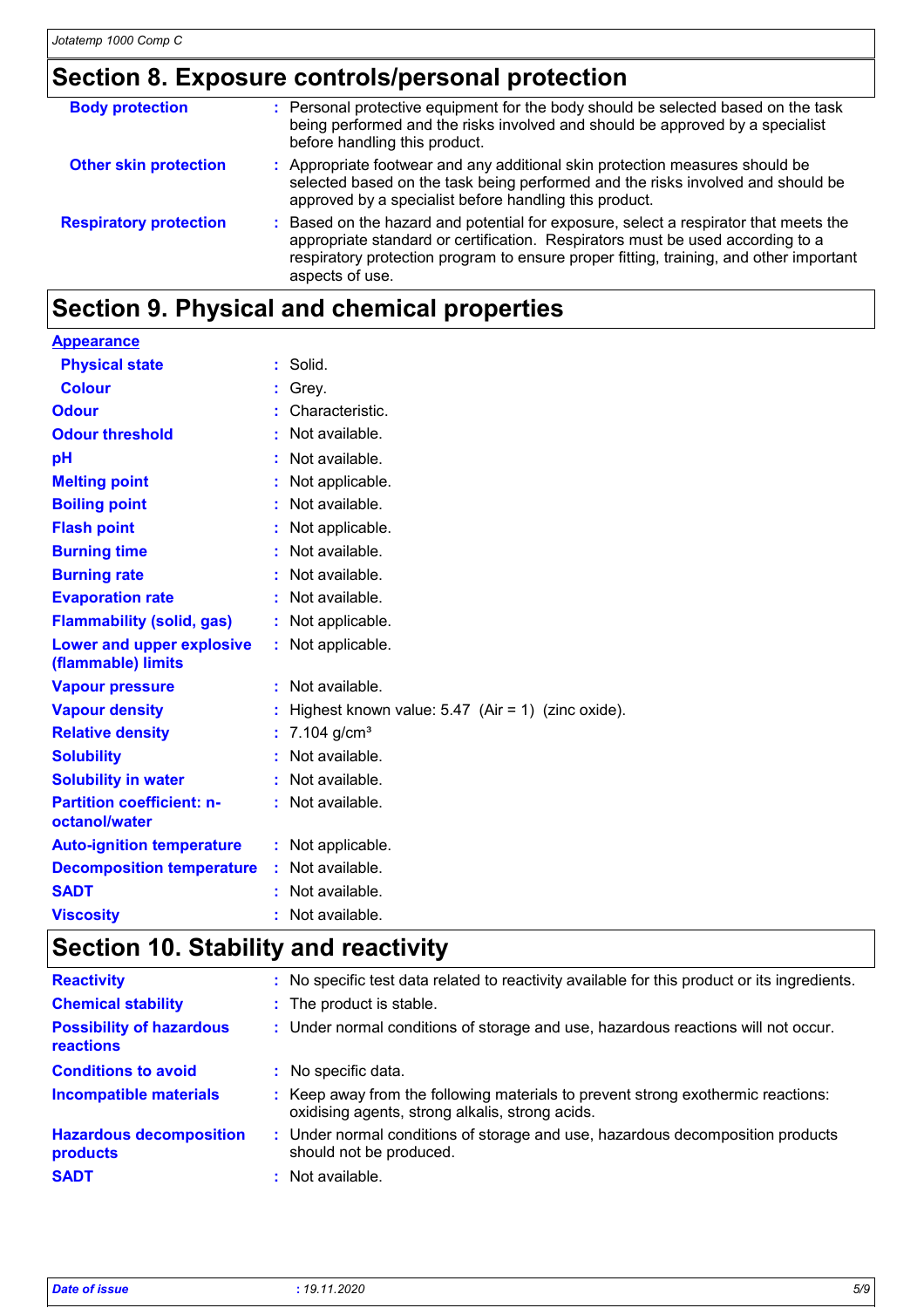# **Section 11. Toxicological information**

#### **Information on toxicological effects**

#### **Acute toxicity**

Not available.

#### **Irritation/Corrosion**

| <b>Product/ingredient name</b> | <b>Result</b>        | <b>Species</b> | <b>Score</b> | <b>Exposure</b>                            | <b>Observation</b> |
|--------------------------------|----------------------|----------------|--------------|--------------------------------------------|--------------------|
| zinc                           | Skin - Mild irritant | Human          |              | 72 hours 300<br>Micrograms<br>Intermittent |                    |
| zinc oxide                     | Eyes - Mild irritant | Rabbit         |              | 24 hours 500  -<br>Ima                     |                    |
|                                | Skin - Mild irritant | Rabbit         |              | 24 hours 500<br>mg                         |                    |

#### **Sensitisation**

Not available.

#### **Mutagenicity**

Not available.

#### **Carcinogenicity**

Not available.

#### **Reproductive toxicity**

Not available.

#### **Teratogenicity**

Not available.

#### **Specific target organ toxicity (single exposure)**

Not available.

#### **Specific target organ toxicity (repeated exposure)**

Not available.

#### **Aspiration hazard**

Not available.

| <b>Information on likely routes</b> | Not available. |
|-------------------------------------|----------------|
|-------------------------------------|----------------|

#### **of exposure**

#### **Potential acute health effects**

| <b>Eye contact</b>                    |                                                     | : No known significant effects or critical hazards.                                        |  |
|---------------------------------------|-----------------------------------------------------|--------------------------------------------------------------------------------------------|--|
| <b>Inhalation</b>                     | : No known significant effects or critical hazards. |                                                                                            |  |
| <b>Skin contact</b>                   |                                                     | : No known significant effects or critical hazards.                                        |  |
| <b>Ingestion</b>                      |                                                     | : No known significant effects or critical hazards.                                        |  |
|                                       |                                                     | <u>Symptoms related to the physical, chemical and toxicological characteristics</u>        |  |
| <b>Eye contact</b>                    |                                                     | : No specific data.                                                                        |  |
| <b>Inhalation</b>                     |                                                     | : No specific data.                                                                        |  |
| <b>Skin contact</b>                   |                                                     | : No specific data.                                                                        |  |
| <b>Ingestion</b>                      |                                                     | : No specific data.                                                                        |  |
|                                       |                                                     | Delayed and immediate effects as well as chronic effects from short and long-term exposure |  |
| <b>Short term exposure</b>            |                                                     |                                                                                            |  |
| <b>Potential immediate</b><br>effects |                                                     | : Not available.                                                                           |  |
| <b>Potential delayed effects</b>      |                                                     | : Not available.                                                                           |  |
| <b>Long term exposure</b>             |                                                     |                                                                                            |  |
| <b>Potential immediate</b><br>effects |                                                     | : Not available.                                                                           |  |
|                                       |                                                     |                                                                                            |  |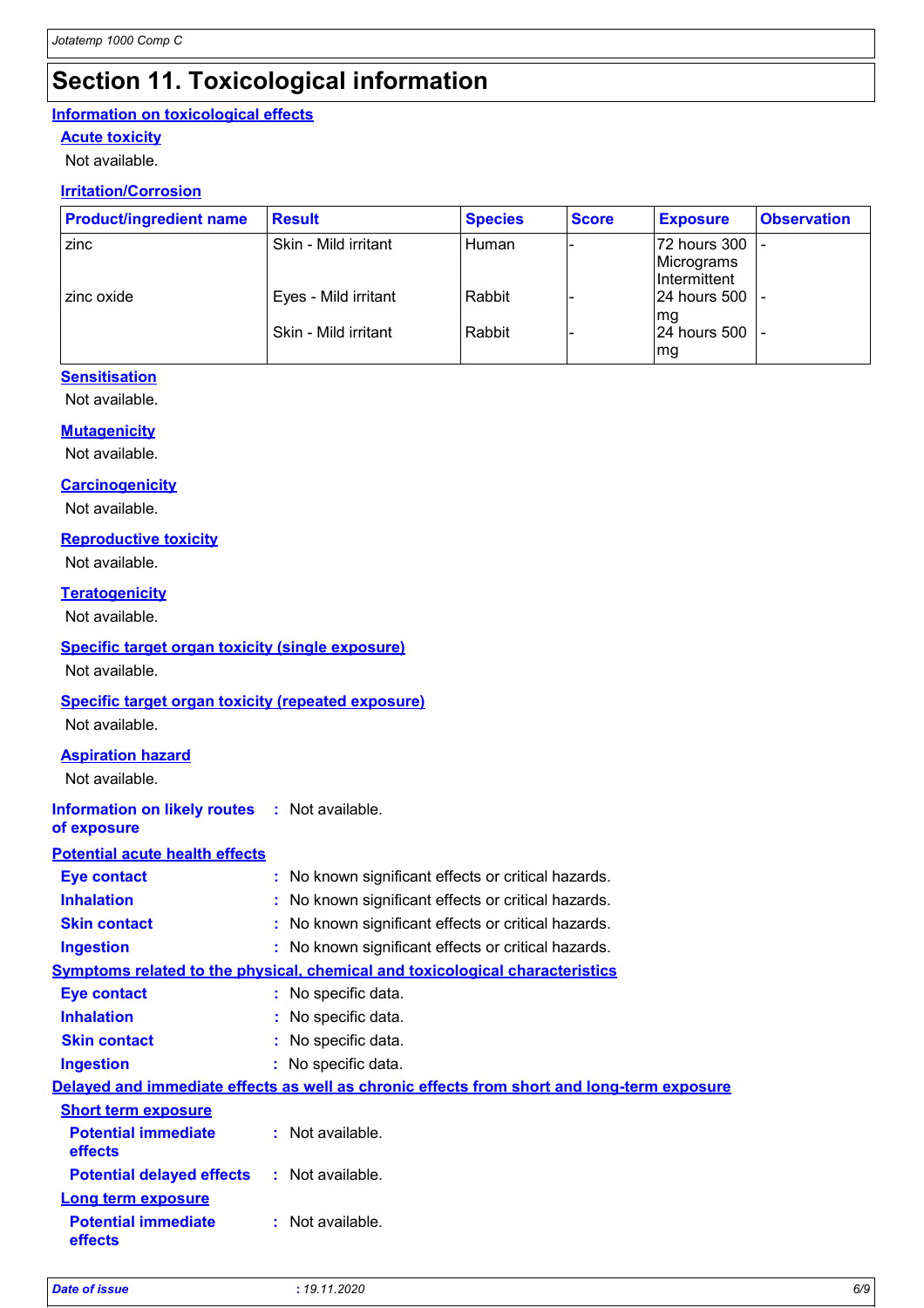# **Section 11. Toxicological information**

#### **Potential delayed effects :** Not available.

**Potential chronic health effects**

#### Not available.

| <b>General</b>                        | : No known significant effects or critical hazards. |
|---------------------------------------|-----------------------------------------------------|
| <b>Carcinogenicity</b>                | : No known significant effects or critical hazards. |
| <b>Mutagenicity</b>                   | : No known significant effects or critical hazards. |
| <b>Teratogenicity</b>                 | : No known significant effects or critical hazards. |
| <b>Developmental effects</b>          | : No known significant effects or critical hazards. |
| <b>Fertility effects</b>              | : No known significant effects or critical hazards. |
| <b>Numerical measures of toxicity</b> |                                                     |
|                                       |                                                     |

### **Acute toxicity estimates**

Not available.

### **Section 12. Ecological information**

#### **Toxicity**

| <b>Product/ingredient name</b> | <b>Result</b>                      | <b>Species</b>                                                           | <b>Exposure</b> |
|--------------------------------|------------------------------------|--------------------------------------------------------------------------|-----------------|
| zinc                           | Acute LC50 330 µg/l Fresh water    | Daphnia - Daphnia magna                                                  | 48 hours        |
|                                | Acute LC50 0.78 mg/l Fresh water   | Fish                                                                     | 96 hours        |
| zinc oxide                     | Acute LC50 1.1 ppm Fresh water     | Fish - Oncorhynchus mykiss                                               | 96 hours        |
|                                | Chronic NOEC 0.02 mg/l Fresh water | Algae - Pseudokirchneriella<br>subcapitata - Exponential<br>growth phase | 72 hours        |

#### **Persistence/degradability**

| <b>Product/ingredient name</b> | <b>Aquatic half-life</b> | <b>Photolysis</b> | Biodegradability |
|--------------------------------|--------------------------|-------------------|------------------|
| <b>Zinc</b>                    |                          |                   | Not readily      |
| zinc oxide                     |                          |                   | Not readily      |

#### **Bioaccumulative potential**

| <b>Product/ingredient name</b> | $LogPow$ | <b>BCF</b> | <b>Potential</b> |
|--------------------------------|----------|------------|------------------|
| zinc oxide                     |          | 28960      | high             |

#### **Mobility in soil**

- **Soil/water partition coefficient (KOC)**
- **:** Not available.

**Other adverse effects :** No known significant effects or critical hazards.

### **Section 13. Disposal considerations**

The generation of waste should be avoided or minimised wherever possible. Disposal of this product, solutions and any by-products should at all times comply with the requirements of environmental protection and waste disposal legislation and any regional local authority requirements. Dispose of surplus and nonrecyclable products via a licensed waste disposal contractor. Waste should not be disposed of untreated to the sewer unless fully compliant with the requirements of all authorities with jurisdiction. Waste packaging should be recycled. Incineration or landfill should only be considered when recycling is not feasible. This material and its container must be disposed of in a safe way. Care should be taken when handling emptied containers that have not been cleaned or rinsed out. Empty containers or liners may retain some product residues. Avoid dispersal of spilt material and runoff and contact with soil, waterways, drains and sewers. **Disposal methods :** Do not allow to enter drains or watercourses. Material and/or container must be disposed of as hazardous waste.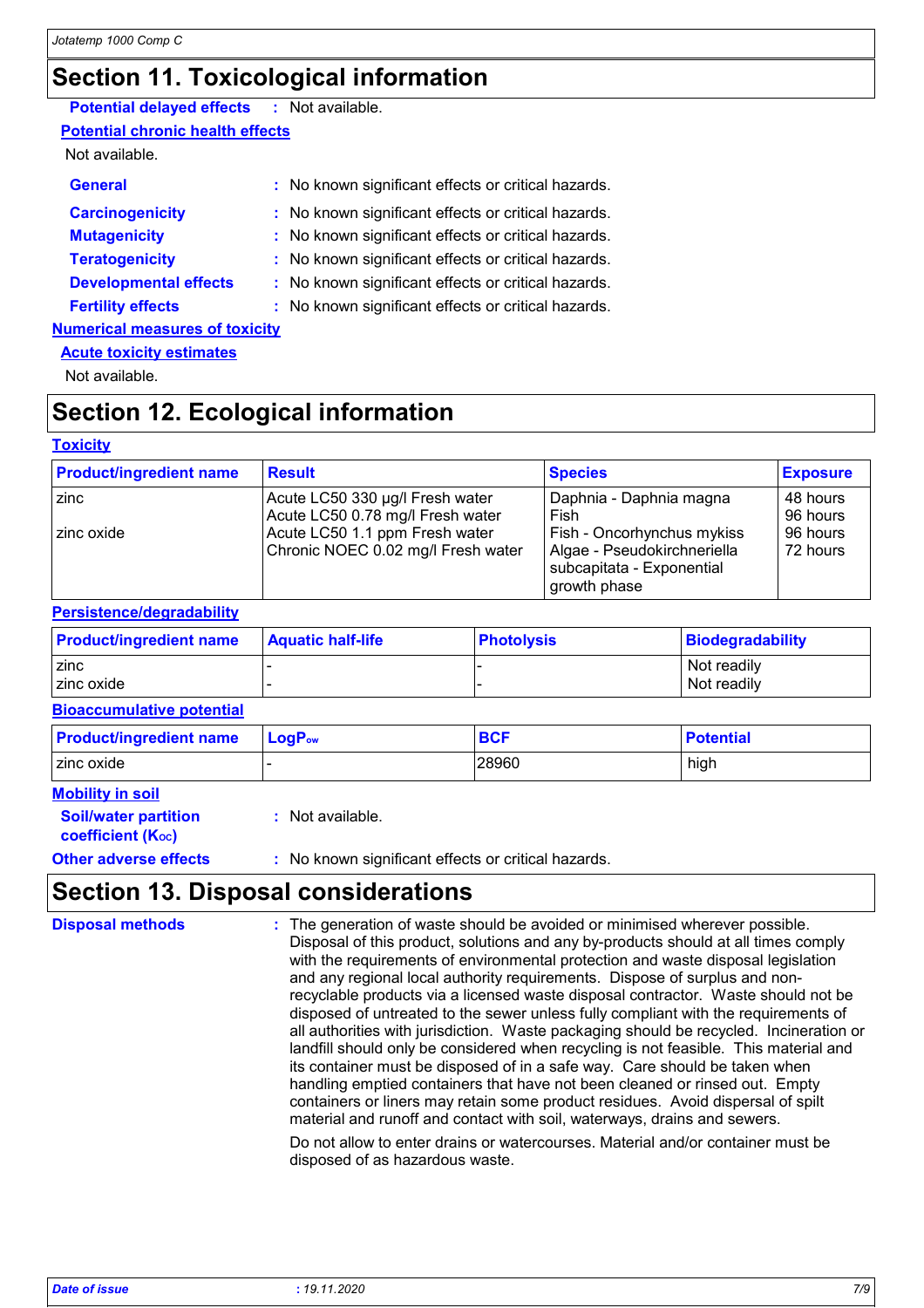# **Section 14. Transport information**

|                                      | <b>UN</b>                                                                                                                                                                                                             | <b>IMDG</b>                                                                                                                                                                                                                                                     | <b>IATA</b>                                                                                                                                                                                                      |
|--------------------------------------|-----------------------------------------------------------------------------------------------------------------------------------------------------------------------------------------------------------------------|-----------------------------------------------------------------------------------------------------------------------------------------------------------------------------------------------------------------------------------------------------------------|------------------------------------------------------------------------------------------------------------------------------------------------------------------------------------------------------------------|
| <b>UN number</b>                     | <b>UN3077</b>                                                                                                                                                                                                         | <b>UN3077</b>                                                                                                                                                                                                                                                   | <b>UN3077</b>                                                                                                                                                                                                    |
| <b>UN proper</b><br>shipping name    | Environmentally hazardous<br>substance, solid, n.o.s. (zinc,<br>zinc oxide)                                                                                                                                           | Environmentally hazardous<br>substance, solid, n.o.s. (zinc,<br>zinc oxide). Marine pollutant<br>(zinc, zinc oxide)                                                                                                                                             | Environmentally hazardous<br>substance, solid, n.o.s. (zinc,<br>zinc oxide)                                                                                                                                      |
| <b>Transport hazard</b><br>class(es) | 9                                                                                                                                                                                                                     | 9                                                                                                                                                                                                                                                               | 9                                                                                                                                                                                                                |
| <b>Packing group</b>                 | Ш                                                                                                                                                                                                                     | III                                                                                                                                                                                                                                                             | III                                                                                                                                                                                                              |
| <b>Environmental</b><br>hazards      | Yes.                                                                                                                                                                                                                  | Yes.                                                                                                                                                                                                                                                            | Yes.                                                                                                                                                                                                             |
| <b>Additional</b><br>information     | This product is not regulated<br>as a dangerous good when<br>transported in sizes of ≤5 L or<br>$\leq$ 5 kg, provided the<br>packagings meet the general<br>provisions of 4.1.1.1, 4.1.1.2<br>and 4.1.1.4 to 4.1.1.8. | This product is not regulated<br>as a dangerous good when<br>transported in sizes of ≤5 L or<br>$\leq$ 5 kg, provided the<br>packagings meet the general<br>provisions of 4.1.1.1, 4.1.1.2<br>and 4.1.1.4 to 4.1.1.8.<br><b>Emergency schedules F-A,</b><br>S-F | This product is not regulated<br>as a dangerous good when<br>transported in sizes of ≤5 L or<br>$\leq$ 5 kg, provided the<br>packagings meet the general<br>provisions of 5.0.2.4.1,<br>5.0.2.6.1.1 and 5.0.2.8. |

#### **Additional information**

Transport in accordance with ADR/RID, IMDG/IMO and ICAO/IATA and national regulation.

| ADR / RID |                                           |
|-----------|-------------------------------------------|
|           | $\therefore$ Tunnel restriction code: (-) |
|           | Hazard identification number: 90          |

#### **IMDG :**

This product is not regulated as a dangerous good when transported in sizes of ≤5 L or ≤5 kg, provided the packagings meet the general provisions of 4.1.1.1, 4.1.1.2 and 4.1.1.4 to 4.1.1.8.

**Special precautions for user Transport within user's premises:** always transport in closed containers that are **:** upright and secure. Ensure that persons transporting the product know what to do in the event of an accident or spillage.

**Transport in bulk according :** Not available. **to Annex II of Marpol and the IBC Code**

### **Section 15. Regulatory information**

#### **Singapore - hazardous chemicals under government control**

None.

### **Section 16. Other information**

| <b>Key to abbreviations</b> | $\therefore$ ATE = Acute Toxicity Estimate<br>BCF = Bioconcentration Factor<br>GHS = Globally Harmonized System of Classification and Labelling of Chemicals<br>IATA = International Air Transport Association<br>IBC = Intermediate Bulk Container<br><b>IMDG = International Maritime Dangerous Goods</b><br>LogPow = logarithm of the octanol/water partition coefficient<br>MARPOL = International Convention for the Prevention of Pollution From Ships,<br>1973 as modified by the Protocol of 1978. ("Marpol" = marine pollution)<br>$UN = United Nations$ |
|-----------------------------|-------------------------------------------------------------------------------------------------------------------------------------------------------------------------------------------------------------------------------------------------------------------------------------------------------------------------------------------------------------------------------------------------------------------------------------------------------------------------------------------------------------------------------------------------------------------|
| <b>References</b>           | : Not available.                                                                                                                                                                                                                                                                                                                                                                                                                                                                                                                                                  |
|                             | $\nabla$ Indicates information that has changed from previously issued version.                                                                                                                                                                                                                                                                                                                                                                                                                                                                                   |

#### **Notice to reader**

| Date of issue<br>. | 19.11.2020 | 8/9 |
|--------------------|------------|-----|
|                    |            |     |